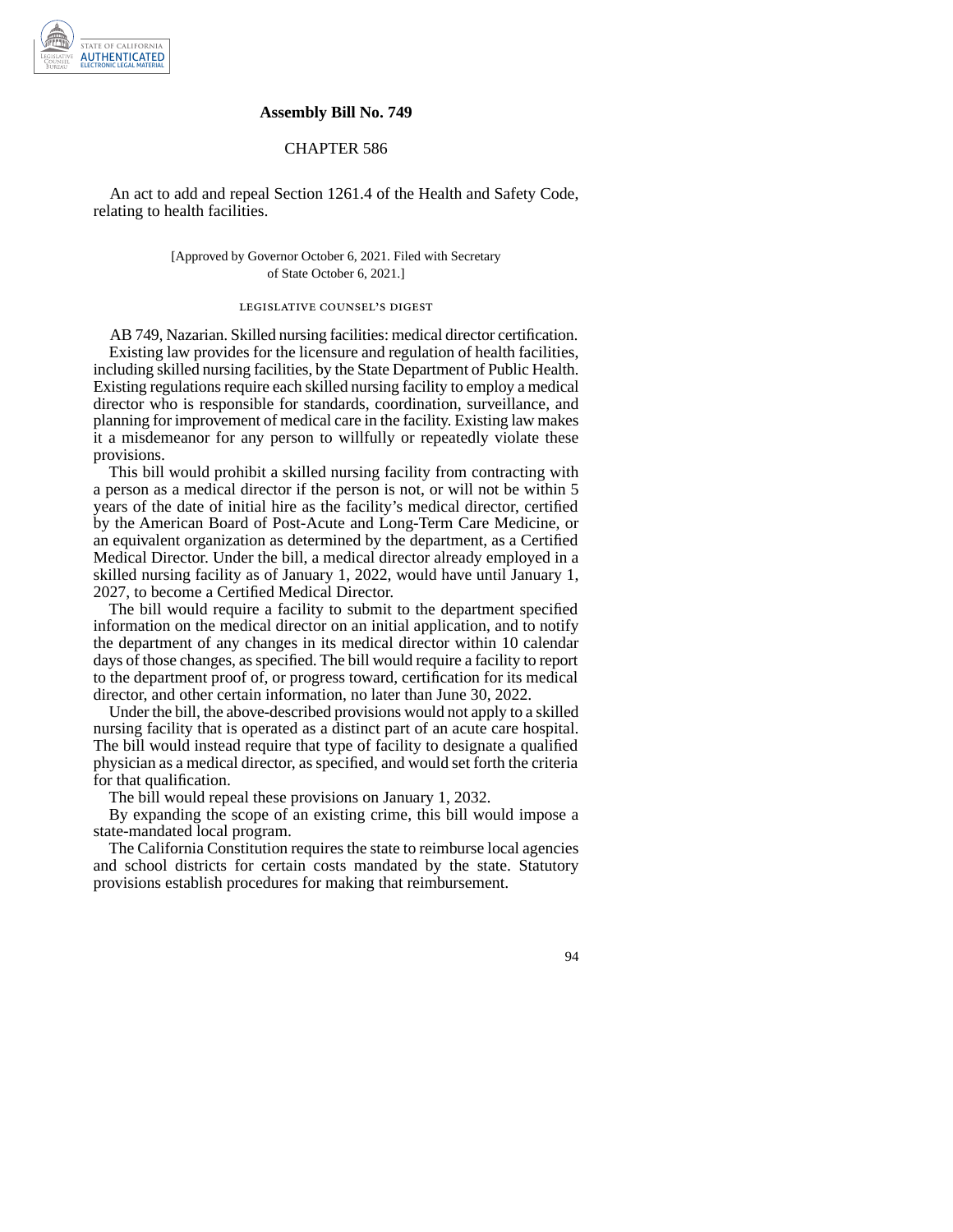This bill would provide that no reimbursement is required by this act for a specified reason.

*The people of the State of California do enact as follows:* 

SECTION 1. Section 1261.4 is added to the Health and Safety Code, to read:

1261.4. (a) (1) A skilled nursing facility shall not contract with a person as a medical director if the person is not, or will not be within five years of the date of initial hire as the facility's medical director, certified by the American Board of Post-Acute and Long-Term Care Medicine, or an equivalent organization as determined by the department, as a Certified Medical Director, except as set forth in paragraph (2).

(2) A medical director already employed in a skilled nursing facility as of January 1, 2022, shall have until January 1, 2027, to become a Certified Medical Director pursuant to this section.

(b) A skilled nursing facility shall submit to the department all of the following information on the medical director on an initial application:

(1) An HS 215A form or its successor form.

(2) A résumé.

(3) Whether its medical director is certified as a Certified Medical Director according to the requirements established by the American Board of Post-Acute and Long-Term Care Medicine or an equivalent organization as determined by the department.

(4) If the medical director is not yet certified, the expected date of certification.

(c) A skilled nursing facility shall notify the department of any changes in its medical director by submitting an HS 215A form or its successor form, a résumé, and proof of certification or progress toward certification for its medical director within 10 calendar days of those changes.

(d) All skilled nursing facilities shall report to the department the name and certification status of the facility's medical director by submitting an HS 215A form or its successor form, a résumé, and proof of certification or progress toward certification for its medical director no later than June 30, 2022.

(e) (1) Subdivisions (a) through (d), inclusive, do not apply to a skilled nursing facility that is operated as a distinct part of an acute care hospital.

(2) A skilled nursing facility that is operated as a distinct part of an acute care hospital shall designate a qualified physician as a medical director who is responsible for standards, coordination, surveillance, and planning for improvement of medical care in the facility.

(3) For purposes of paragraph (2), "qualified physician" means either of the following:

(A) The physician is certified, or pursuing certification, by the American Board of Post-Acute and Long-Term Care Medicine as a Certified Medical Director.

94